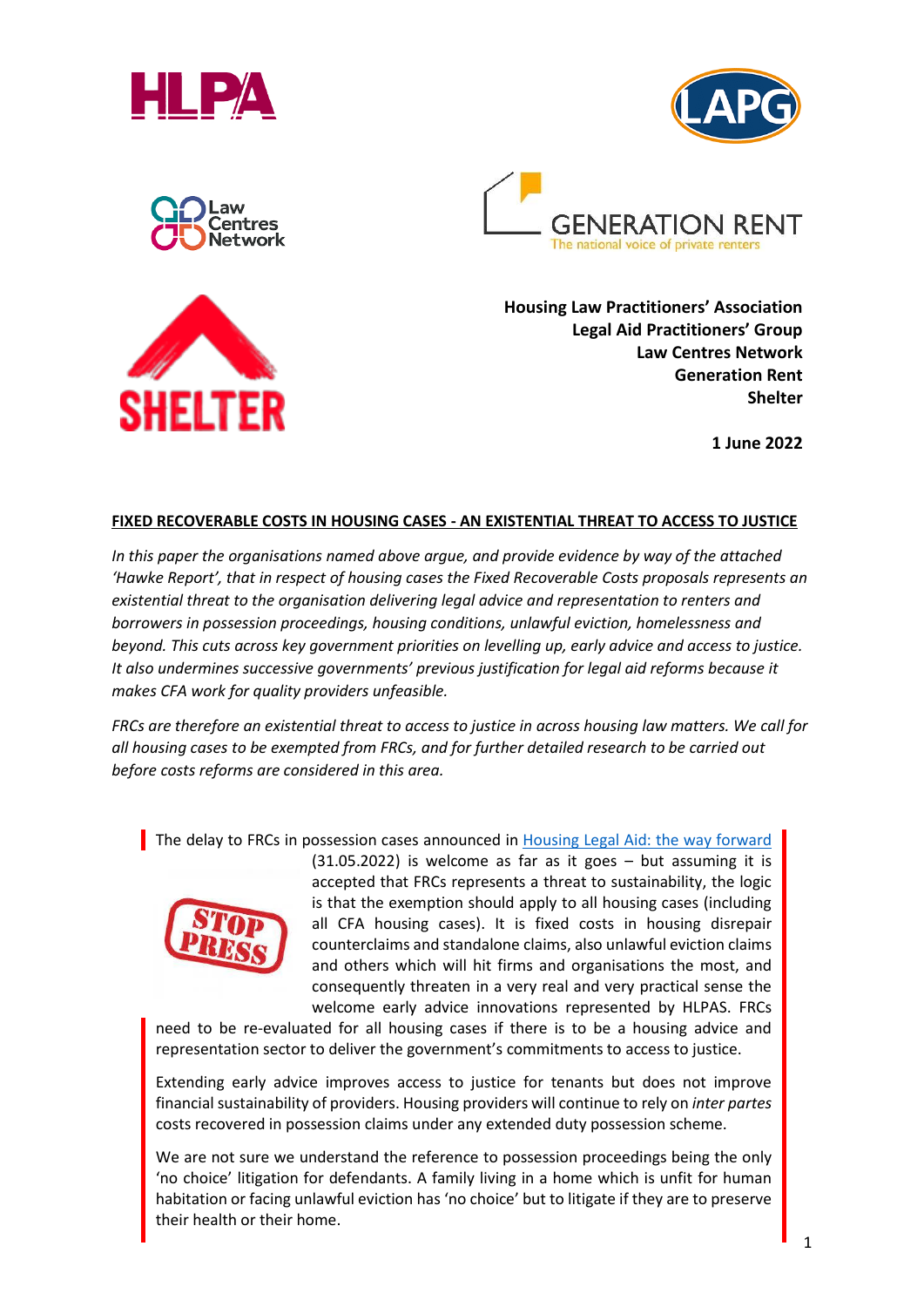1. Under the Ministry of Justice's (MoJ's) proposed Fixed Recoverable Costs (FRCs) regime, (*[Extending fixed recoverable costs in civil cases: the Government response](https://www.gov.uk/government/consultations/fixed-recoverable-costs-consultation)* (September 2021) it is proposed that in civil cases allocated to the fast track, or vastly extended multi-track, the winning party will recover fixed costs in respect of the litigation. Regardless of how many hours were done to conclude the cases, the winning party will be limited to prescribed, fixed amounts. The prescribed amounts are considerably less than the *inter partes* costs litigators would expect to recover in most cases on the current standard basis paid at hourly rates, and, we fear, may even bring about circumstances where, almost unbelievably, the fixed costs would be lower than the hours charged at legal aid rates.

2. The housing legal aid sector relies for financial sustainability on the ability to recover reasonable assessed or agreed *inter partes* costs from opponents, given the low level legal aid rates are paid at. Where a legally aided litigant is successful in a case and the opponent is ordered to pay their costs, the solicitor is entitled to recover such costs from the opponent at *inter partes*/market rates rather than at legal aid rates from the LAA.

3. The next legal aid contracts are due for May 2023 for the housing possession court duty scheme and September 2023 for face to face housing legal aid contracts. Our membership i.e. housing legal aid providers, are likely to have to seriously consider whether such contracts are financially viable and worth applying for in light of fixed recoverable costs.

4. The Government is reviewing the sustainability of civil Legal Aid. We submit that this process is futile unless it is confirmed fixed recoverable costs will not apply to housing cases, given the reliance of the housing legal aid sector on the recovery of *inter partes* costs from opponents in successful cases. We are very surprised and concerned that it appears the MoJ has not realised the link between the impact of fixed costs and legal aid sustainability.

## **Renters**

5. The impact of fixed recoverable costs will be that there will be far fewer providers doing housing work under legal aid and CFAs. This will result in renters ultimately bearing the brunt and not being able to secure legal advice and representation. Renters in housing law cases are often vulnerable with physical and/or mental health problems and reliant on a low income. We would request the Government consider the wider impact on society if renters are unable to secure advice and representation in cases where they face eviction or poor housing conditions.

6. Under fixed recoverable costs tenants will end up being illegally evicted and homeless, or evicted despite having had a Defence, or having to live in terrible housing conditions.

#### **Hawke Report**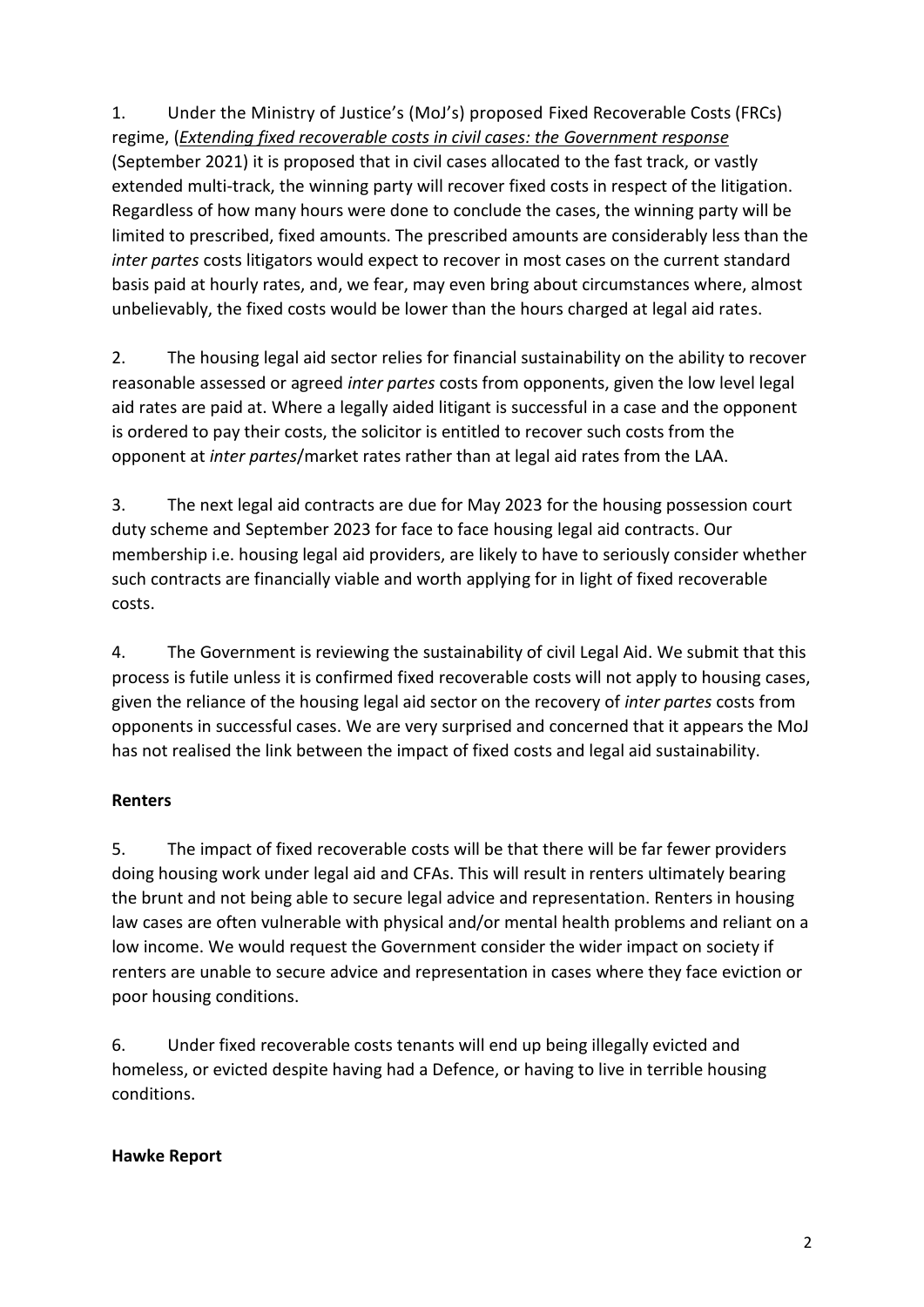7. We commissioned a report from Hawke Legal, an independent costs consultancy, on the impact of fixed recoverable costs on housing providers. A copy is attached. 19 organisations took part in the data gathering including law centres and firms in private practice. Data from 131 housing cases (including both legal aid cases and CFAs) was analysed as was organisational financial data. This found inter alia;

- A. The overall effect of the change from *inter partes* costs under the current scheme to FRCs would significantly reduce the income of legal aid providers.
- B. In 43% of the legal aid housing cases analysed legal aid rates would be higher than the FRC costs.
- C. In cases where Counsel was not used average fees would fall 47%. In cases where Counsel was used there would be a fall in fees of 87-89%.
- D. 17 of the matters analysed would be undertaken at a loss for the provider once counsel is paid.
- E. The average income of a Law Centre or other not-for-profit housing legal aid provider would fall by 20% as a result of these proposals.
- F. The average income of a private practice housing legal aid provider would fall by 23% as a result of these proposals.
- G. It appears likely that the reduction in viability caused by FRCs would lead to solicitor firms and not-for-profit organisations closing their housing departments. This in turn would reduce economies of scale, so that central overheads would not be able to be absorbed by other departments. This could lead to some legal aid providers ceasing to practice altogether.
- H. The provision of legal aid housing under the FRC proposals would become unsustainable if the proposals are implemented unamended.

## **Background**

8. To date the Government's response to our concerns has been on the basis that unless we, the housing sector, provide it with 'concrete' (para 24.3, page 79), 'statistical' (para 22.1, page 78), 'detailed evidence' (para 3.8, page 25) that housing cases are not suited to FRC, they will be subject to this regime because there is no good reason why they should not be.

- 9. This is what we do know:
	- a) The sector is highly sensitive to changes in its funding. The number of providers of specialist housing legal advice has fallen dramatically since the introduction of the Legal Aid, Sentencing and Punishment of Offenders Act 2012 (LASPO). The number of housing and debt provider offices fell from 537 in April 2012 to 397 in September 2021 (Hansard Written Question UIN 51685, 20 September 2021; answered 23 September 2021).
	- b) The number of cases where legal aid was provided for initial advice fell by more than 75 per cent in the first year of LASPO's implementation and the number of grants for legal aid for representation fell by 30 per cent in the same period (Legal Aid, Sentencing and Punishment of Offenders Act 2012: post-legislative memorandum, MoJ, October 2017, Figure 6, page 46). The number of civil legal aid providers also nearly halved, from 4,253 providers in 2011/12 to 2,824 in 2017/18, including solicitor firms and not-for-profit organisations.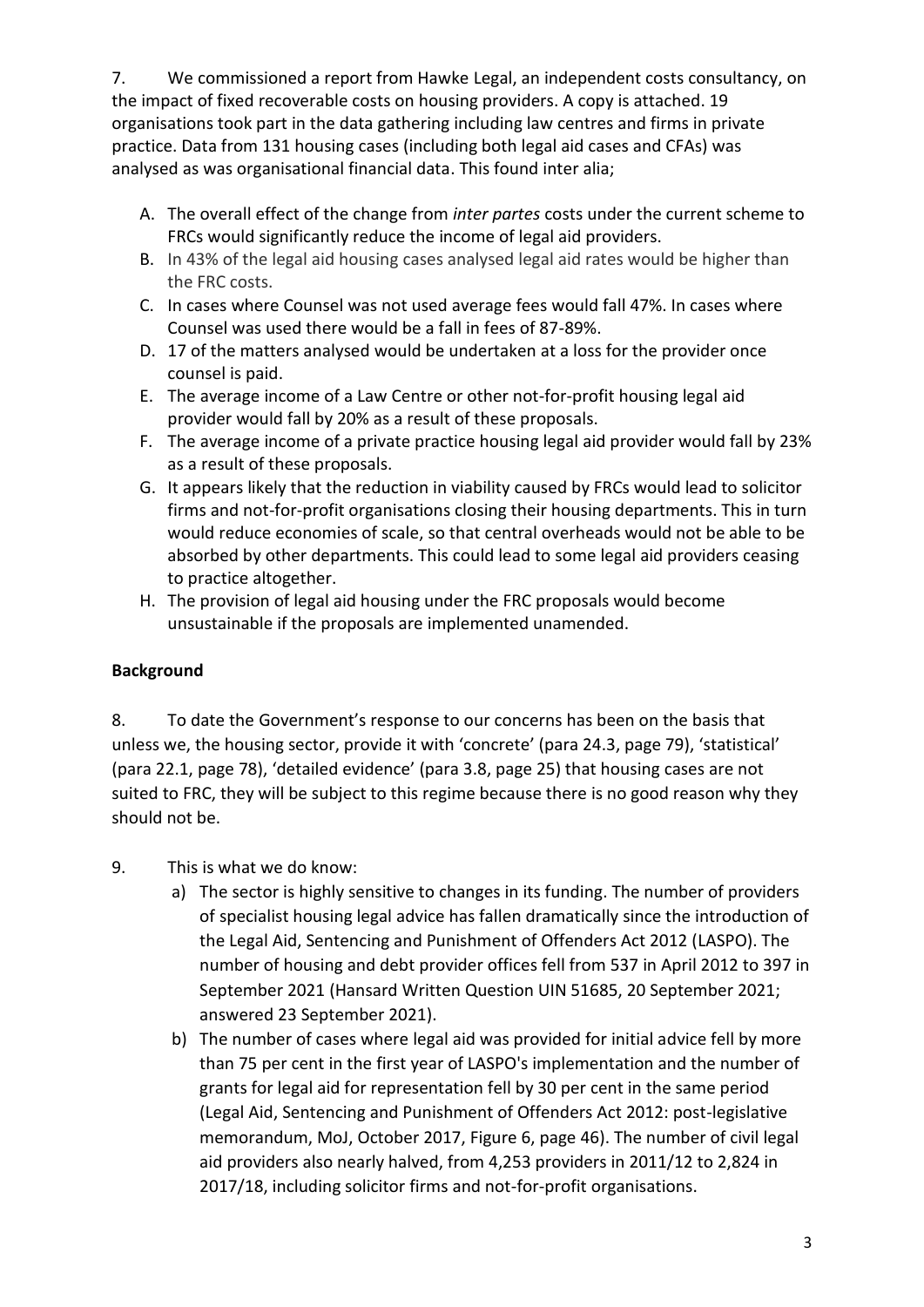- c) Across civil legal aid as a whole, the number of provider offices completing work fell by almost a quarter over the five years to March 2020 (Legal aid statistics quarterly, England and Wales January to March 2020, MoJ/LAA, 25 June 2020, page 19).
- d) There has been no increase in legal aid rates since 2007. As has been explained previously in Legal Action magazine by the Legal Aid Practitioners Group:
	- (1) In October 2007, the fixed fee for community care legal help cases was £290. The hourly rate for preparation and attendance in civil certificated cases was £70 in London and £66 outside (Community Legal Service (Funding) Order 2007 SI No 2441 Schedule Tables 1 and 10(a)). These fees were subject to a 10 per cent cut in 2011 and have not been adjusted since. Enhancements in county court claims have been capped also at 50%.
	- (2) If the contracts contained mechanisms to uprate fees in line with the RPI, the rates would have increased by 2019 to £406, £98 and £92 respectively. These increases would have done nothing more than ensure that fees kept up with the rising cost of delivering services, which, according to the RPI, cumulatively increased by anywhere between 40 and 50 per cent in those 12 years. Without that mechanism, lawyers are being continuously asked to provide the same level of high-quality service for, in real terms, an everdecreasing fee (July/August 2020 Legal Action 22).
- e) There are few incentives left for legal aid providers to continue to provide a service. Legal aid rates are significantly lower than the market private rates charged by high-street firms and work on these rates alone would be unsustainable. The fixed fee for housing legal help cases is £157, having been cut by 10% in 2011.
- f) Counsel are, contrary to the assumptions made, regularly instructed on Band 1 and 2-type cases that last for one day. Although such bands are unlikely to apply to housing cases.

# **Objections**

10. We object to the FRC proposals, and ask for housing law work to be exempted from the regime for the reasons that follow.

11. It is vitally important that we make it clear that access to justice in the housing field is at threat from these proposals. And justice for renters, borrowers and leaseholders could not be more important than at the current time.

12. Possession proceedings are opening up and huge rent deficits built up during the pandemic sit behind that. The media and the Housing Ombudsman are highlighting the poor condition of rented housing stock. The mood music around the cladding scandal and remediation may be moving in a more positive direction but there is still much to do in the legal arena to ensure that just outcomes are reached.

13. At the same time the renters' reform agenda proceeds alongside proposed reform to possession proceedings, there are consultations on a new early advice service in possession proceedings, intentional homeless decision reform for those fleeing domestic violence, as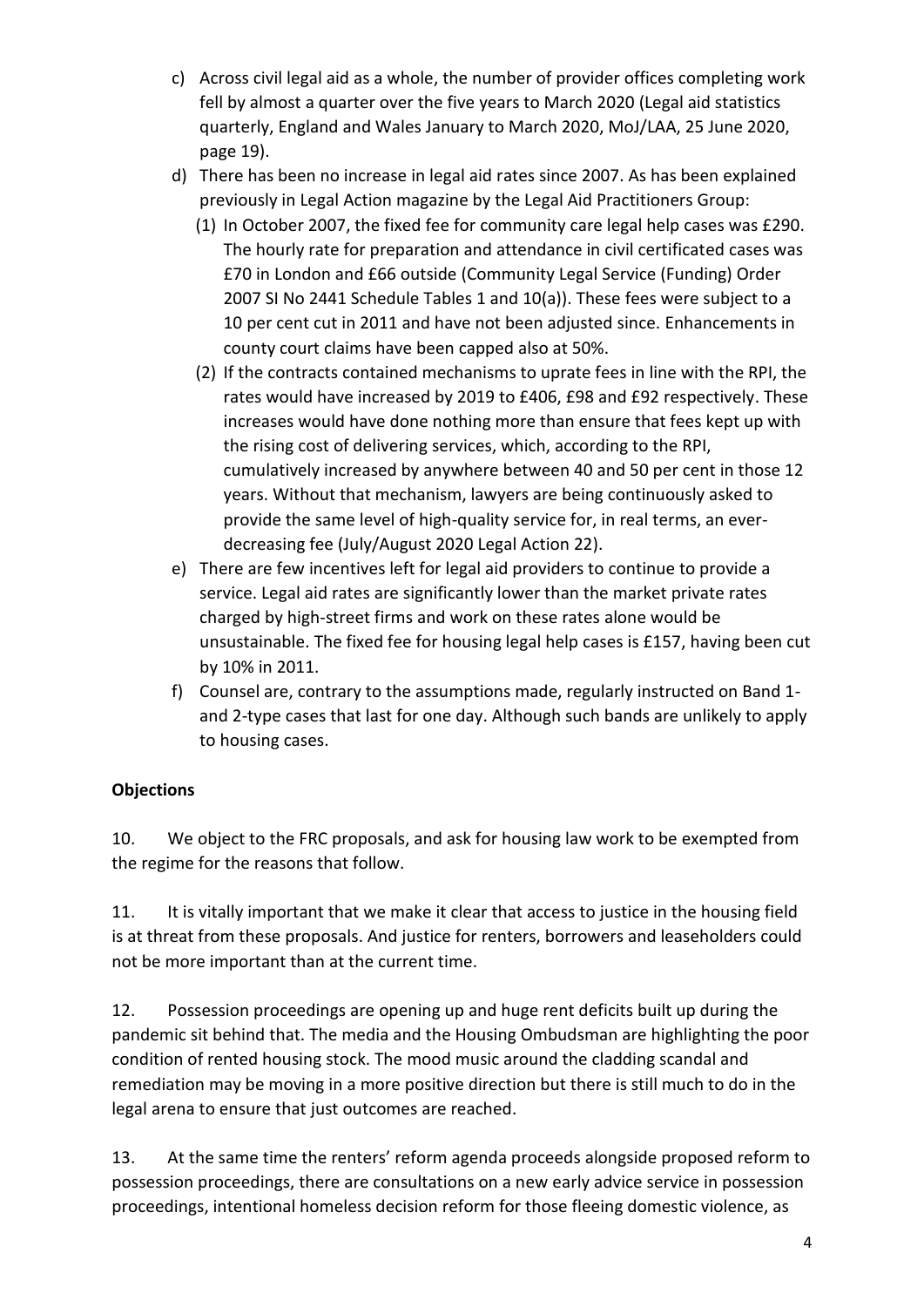well as proposals to make it easier for those people to remove perpetrators from tenancy agreements. We don't presume to say that lawyers are the only stakeholders in these issues but lawyers are needed and will continue to be needed to ensure justice and that the rule of law is maintained.

14. Housing Possession Court Duty Scheme providers are at risk. Organisations and firms that litigate cases for tenants with health threatening disrepair are also at risk. And yet as the [Law Society has been reporting since 2018](https://www.lawsociety.org.uk/campaigns/) England and Wales desperately needs *more* quality housing law providers to protect housing rights.

15. FRCs are apt to drive providers out of the sector. We are concerned that the 2021 report on FRCs and those before it fail to grasp the extent to which the legal aid sector, and housing law in particular works like an ecosystem, with each individual activity that an organisation undertakes being reliant on the sum of its activities. So loss-making activities at low remuneration rates are supported by the possibility of litigation which can bring in *inter partes* costs.

16. We are certain that FRCs will drive out of business the majority of organisations, including both private practice and not-for-profit currently doing legally aided housing law work and housing law work under CFAs. On 24 September 2021, Islington Law Centre wrote to Lord Wolfson giving some examples of the impact that FRC will have. It analysed figures in its cases involving recovery of *inter partes* costs from opponents in successfully defended legal aid possession claims, and found that under FRC Band 3 recovery of profit costs would only be between 31 and 38 per cent of the costs recovered under the current costs regime. It even argues that perverse incentives will occur whereby the legal aid provider may decide not to pursue *inter partes* costs because payment, even at paltry legal aid rates, will outstrip FRC.

17. It is important to reiterate that organisations that currently deliver court duty advice, and legal help for early advice to tenants rely on *inter partes* fees from successfully suing landlords in order to subsidise the duty and legal help work.

18. Housing possession (including Counterclaims for disrepair) is one of the main areas of work left within scope of housing legal aid and most housing possession cases are allocated to the fast track.

19. Recovery of *inter partes* costs (at market rates in successfully defended possession cases for example) from opponents gives housing legal aid a modicum of sustainability given there has been no increase in rates for a significant period and there was a 10% cut in rates in 2011. To be clear, these are cases where the tenant is legally aided and successfully defends the possession claim and so costs are paid by the landlord at market rates rather than the LAA at legal aid rates. Limiting *inter partes* recovery would mean housing would no longer be sustainable financially as an area of legal aid.

20. The housing legal aid sector has operated for many years on the basis that important work paid at lower rates (such as legal help homelessness) can be done and subsidised due to the recovery of *inter partes* costs in possession and disrepair cases. A solicitor dealing with a housing legal aid case does not have the option of charging the client a success fee or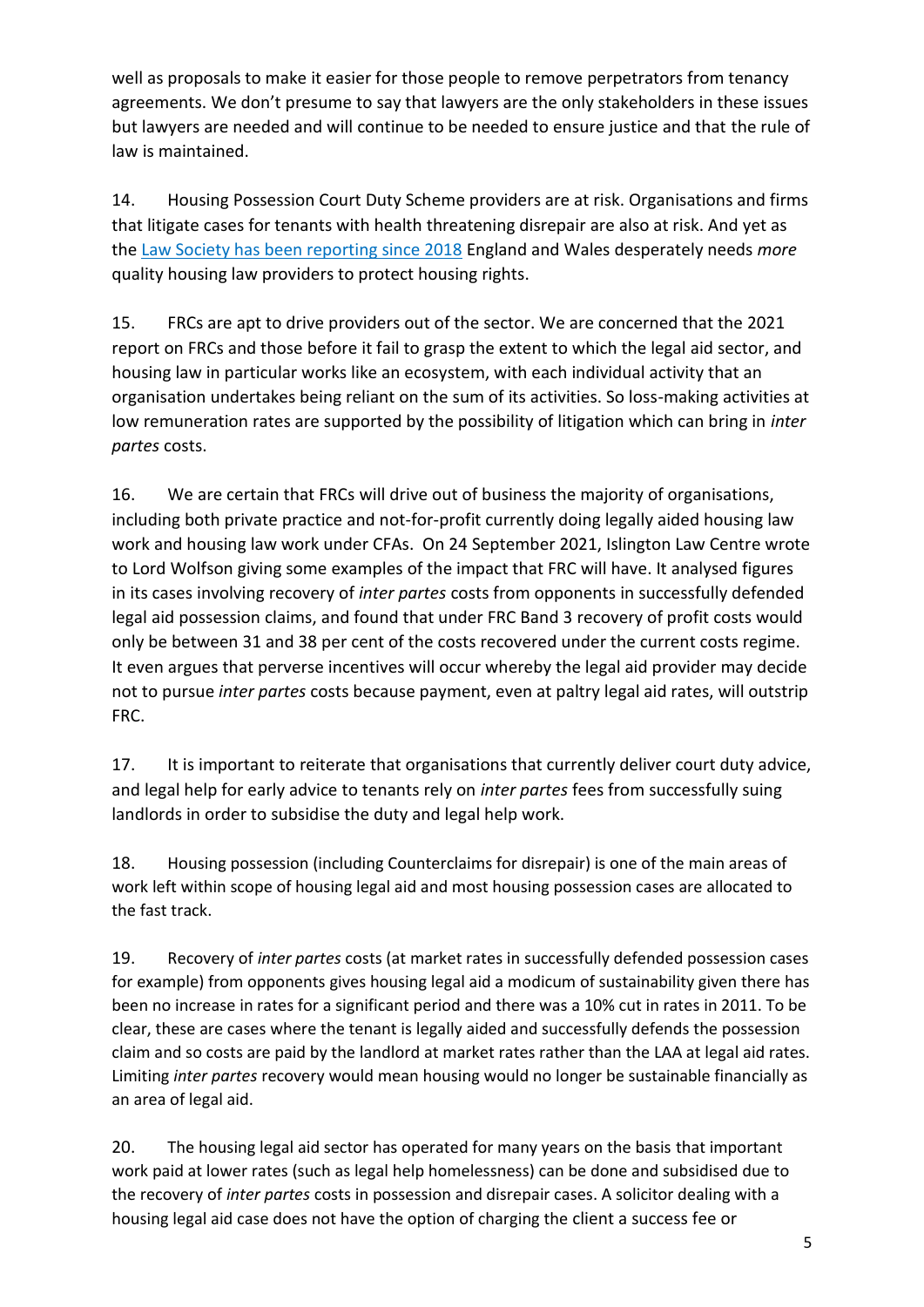recovering from the client the costs not recovered from the opponent. In many cases legal aid rates will now exceed fixed costs and so result in a disincentive to seek costs orders against opponents. This will mean providers are unable to fulfil the contractual duty to protect the legal aid fund and recover costs from opponents. There will be a conflict of interest between solicitor and client in legally aided damages cases (such as Counterclaims) – the client will want (need) their solicitor to recover costs from the opponent due to the statutory charge whereas providers will be inclined to seek costs instead from the LAA as they are likely to be higher. The MoJ is clearly on one hand concerned about legal aid sustainability but has failed to grasp the impact of fixed rates on legal aid providers or explain how the significant loss of income to legal aid providers will be ameliorated.

21. Fixed fees are likely to be the final nail in the coffin for the already fragile housing legal aid sector. The importance of *inter partes* fees to the legal aid sector has been recognised by the Supreme Court;

## *Governing Body of JFS and others* [2009] UKSC 1 at para 25:

*"It is one thing for solicitors who do a substantial amount of publicly funded work, and who have to fund the substantial overheads that sustaining a legal practice involves, to take the risk of being paid at lower rates if a publicly funded case turns out to be unsuccessful. It is quite another for them to be unable to recover remuneration at inter partes rates in the event that their case is successful. If that were to become the practice, their business would very soon become financially unsustainable. The system of public funding would be gravely disadvantaged in its turn, as it depends upon there being a pool of reputable solicitors who are willing to undertake this work."*

- 22. The following types of housing case will be affected by fixed recoverable costs;
	- (i) Possession proceedings.
	- (ii) Counterclaims within possession claims including disrepair Counterclaims.
	- (iii) Anti-social behaviour injunction claims.
	- (iv) Claims for illegal eviction/harassment.
	- (v) Disrepair/nuisance/housing conditions claims.
	- (vi) Discrimination claims under the Equality Act 2010 involving housing issues, for example as Counterclaims in possession proceedings.

23. Legal aid is available for all the above types of housing case although disrepair claims are now usually dealt with under CFAs due to disrepair legal aid not covering damages claims unless as Counterclaims. Disrepair claims were taken out of legal aid scope in 2013 with the justification that they could be run under CFAs. It will not be possible for disrepair claims to be run under CFAs under fixed costs proposals, save for possibly very cheaply and poorly by claims farmers, with poor outcomes for tenants.

24. The housing legal aid sector has had to adapt to significant changes in recent years. Disrepair was virtually taken out of scope of legal aid by LASPO. Now only cases where there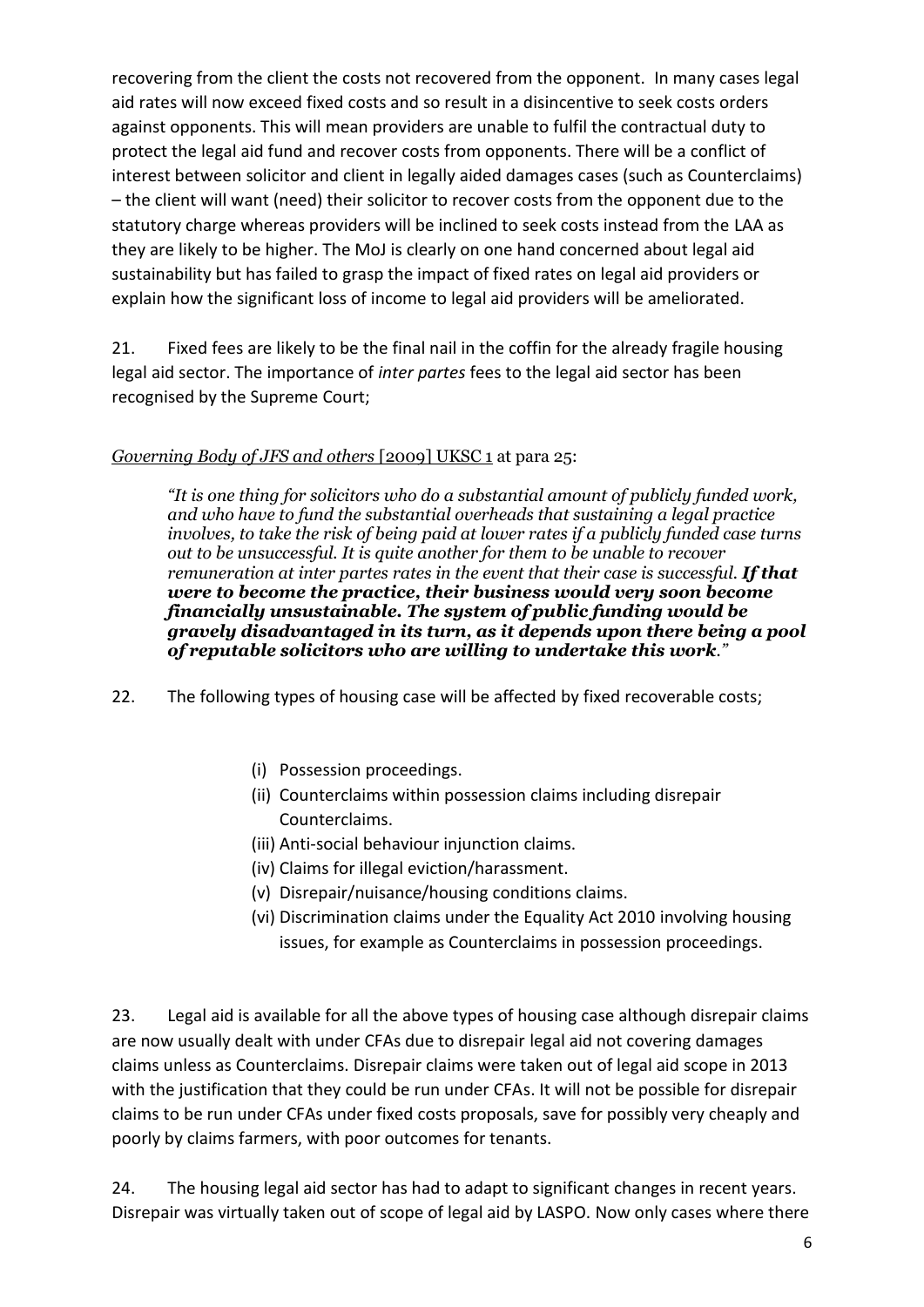is a serious risk of harm to health and safety are within scope and this is only in relation to the injunction element, legal aid will not fund the damages claim. Disrepair cases are therefore basically unworkable under legal aid and are now dealt with under CFAs. Some firms and in particular law centres do not however offer CFAs due to the risk involved of no payment. Many firms and law centres have had to adapt to the loss of *inter partes* income from freestanding disrepair claims. There was also the 10% cut in legal aid fees in 2011. Firms also had to adapt to changes for legal aid in relation to judicial review claims, where there is now no payment unless permission to claim for judicial review is obtained from the court.

25. Legal aid providers have had to adapt and one such way has been pursuing opponents more vigorously for costs in successfully defended cases such as possession claims and anti-social behaviour injunctions. Legal aid providers will not be able to adapt further and will not survive if there is a significant reduction in *inter partes* income, in particular when there has been no discussion in relation to a significant increase in legal aid rates.

26. There are multiple issues the Government has failed to consider in terms of the interplay between legal aid and a possible fixed recoverable costs regime;

- (a) How will the Government ameliorate the financial impact on legal aid providers of the significant reduction in *inter partes* income? Will legal aid rates (£63 per hour for certificated cases) be increased to *inter partes* rates (£200-300 per hour)?
- (b) If costs at legal aid rates will exceed fixed recoverable costs will providers be able to choose not to enforce a costs order and seek payment from the LAA instead? Can the provider advocate for the Court to make no order for costs even though they have succeeded on a case?
- (c) Will the contractual duty to recover costs from opponents and protect the legal aid fund be removed? Especially given legal aid rates may exceed FRC. It would be perverse to expect providers to pursue opponents for fixed costs where these are lower than legal aid rates (see Standard Civil Contract Specification 2018 para 6.57).
- (d) If Counsel is used in a legally aided case where an *inter partes* costs order is obtained, will the solicitor be paid nil if Counsel's fee takes up the fixed costs allowable?
- (e) If legal aid rates exceed fixed recoverable costs will the statutory charge still apply to damages recovered? If so what steps will the Government take as this will create a conflict of interest between solicitor and client.
- (f) Where a litigant is legally aided their costs cannot be summarily assessed by the Court (PD 44) and so this conflicts with a fixed costs regime. What consideration has been given to this by Government?

27. Other jurisdictions with no costs recovery such as the US have huge damages awards in comparison to the UK, enabling DBAs. UK courts have deliberately limited damages partly due to the fact that legal costs can be recovered. Limiting costs to a fraction of what they were previously will limit justice and undermine the global reputation of courts in England and Wales.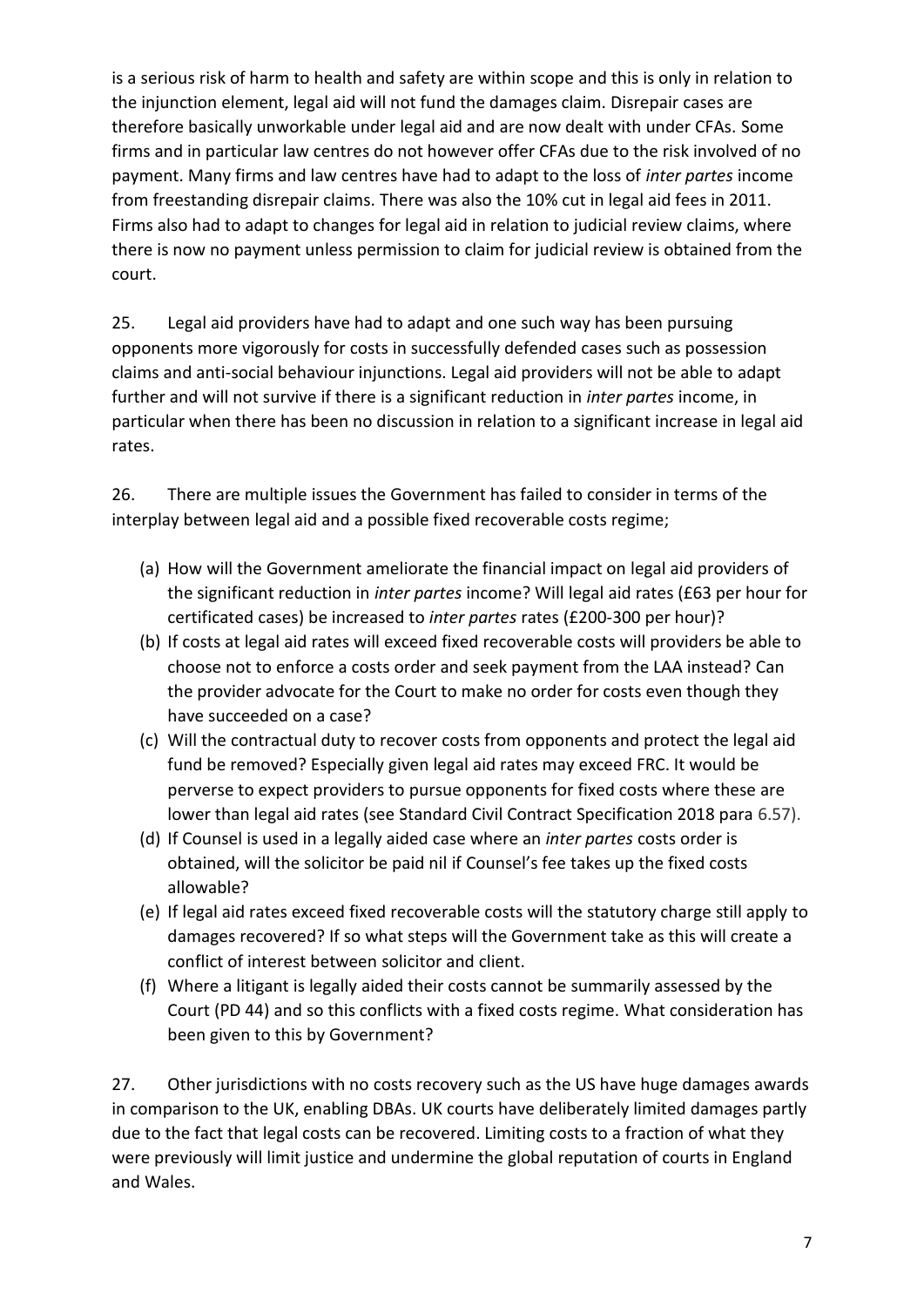28. The FRC regime would prevent lawyers working under legal aid and CFAs from being properly remunerated in cases that they win (against bad landlords) by which they subsidise poorly paid legal aid work and duty scheme work. The concern rightly held by the MoJ that early advice in housing and related matters should be more widely available is at grave risk from the FRC regime because providers will not be there to deliver that early advice.

29. The Means Test Review and possible expansion of the availability of legal aid will also be futile if there are no housing providers to undertake the work.

30. While FRCs are thought to be costs neutral to Government, in fact the costs to Government arising from the loss of an already chronically depleted housing law advice sector will be found in the costs of homelessness, health outcomes and social care outcomes.

31. Housing cases are further not suited for an FRC regime due to their complexity. Often the home is at stake (as in possession matters) or the client's home is in disrepair and an injunction is required. The client may have been illegally evicted without a court order and need an injunction for re-entry. Housing clients are further often vulnerable with mental and/or physical health problems resulting in longer attendances. Housing cases are document heavy often with considerable disclosure including repair and housing files. Cases often involve expert evidence from surveyors and medical experts.

32. FRC is based mainly around damages awarded. This fails to consider for example the potential loss of a secure/assured tenancy to a council/housing association tenant, and therefore the importance to the tenant of defending the possession claim and all the related complexities. The 'value' of such a social housing tenancy is too considerable for a fixed fee regime.

33. Landlords have said they are concerned about the claims handler model of disrepair litigation and that FRC is a panacea to those concerns. That is short-sighted to say the least. Far from discouraging them, FRCs will encourage and cause a proliferation of claims handler type organisations who do this work cheaply and with dubious results. We have seen an increase in unsolicited approaches by referrers since the FRC announcement last year.

34. But FRCs discourages (in fact will eradicate) quality housing lawyers who do a proper job for their clients either under legal aid or by CFAs. Access to justice will be curtailed as tenants facing disrepair will have no choice but to engage low quality claims handler organisations. See Giles Peaker – Inside Housing 14.03.2022 [https://www.insidehousing.co.uk/home/home/lobbying-for-fixed-recoverable-costs-on](https://protect-eu.mimecast.com/s/Y8fnCLg1wI8pYvFBKejk?domain=insidehousing.co.uk)[housing-condition-cases-takes-chutzpah-74663.](https://protect-eu.mimecast.com/s/Y8fnCLg1wI8pYvFBKejk?domain=insidehousing.co.uk)

35. We also contend that FRCs dispose of a right and proper sanction against landlords found not to have complied with the law. The standard *inter partes* costs order, as well as remunerating the tenant's solicitor for work done, is a quite proper sanction against a defaulting landlord on the "polluter pays" principle. It should be recalled that all such orders are subject to detailed assessment if not agreed.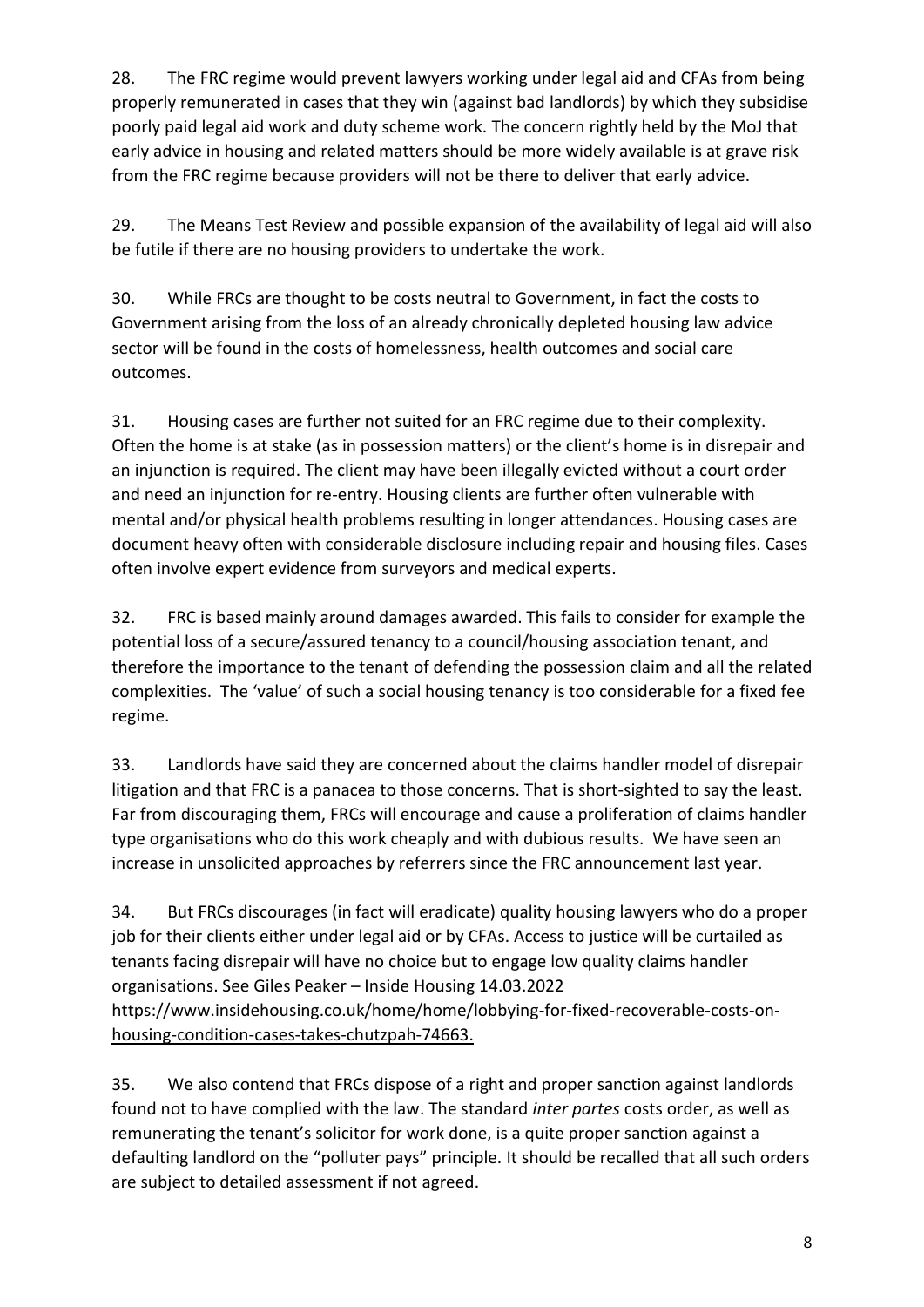36. The scheme, despite its extraordinarily long gestation, further fails to take into account the fact that housing claims often have other, non-money related remedies such as orders for repairs, injunctions against unlawful eviction, declarations. These remedies are vitally important to tenants, often securing their health and safety along with other housingbased rights. But the scheme makes no provision for the facts that pursuing a non-money remedy adds to (i) the workload generally, (ii) the issues that need to be resolved before settlement can be contemplated and, relatedly (iii) the length of time that the litigation is in train.

37. Essentially we respectfully contend that Sir Rupert Jackson and the Government have failed to adequately (or at all) take into account the specific performance element of a disrepair case;

- Repair works at a property can be complicated and difficult for parties to resolve. This means the case can drag on and is something not within the control of the claimant.
- Therefore how can we reasonably offer a CFA in disrepair cases under a fixed fee? The risk would be too high as we would not be able to reasonably assess how long or how much work would be needed to complete the case.
- Liability is ongoing and issues of disrepair can easily arise after the case has started. E.g. a simple case of mould in a property could, after further inspection, be discovered to be chronic rising damp. What could easily follow is a protracted argument involving experts as to the extent of the works needed to resolve the problem and consequently the extent of the Landlord's liability.
- Damages are historically low as they are based on rent values. They do not reflect the value to the client in getting the disrepair resolved. Therefore it is wrong to base the FRC on ratio around the value of damages.

38. See the example of client E below from HLPA co-chair Simon Mullings. This case is not part of the data set.

## **Case of Client E**

There is nothing unusual or excessive about the details of the case study below. Any housing disrepair practitioner would recognise the details as being common in such cases.

On 29.01.2020 I first saw client E. She complained of disrepair in her council flat. The disrepair was affecting her and her children's health. Client E signed a Legal Help form so that we could commence the housing disrepair/conditions pre-action protocol.

On 05.02.2020 I wrote to the council setting out the disrepair under the relevant pre-action protocol. On 14.07.2020 an expert's report was sent to the council. The council failed to agree a joint expert.

No works were done and on 03.09.2020 legal aid was granted to seek an order for the repairs to be carried out.

A draft copy of the particulars of claim were sent to the council on 08.10.2020.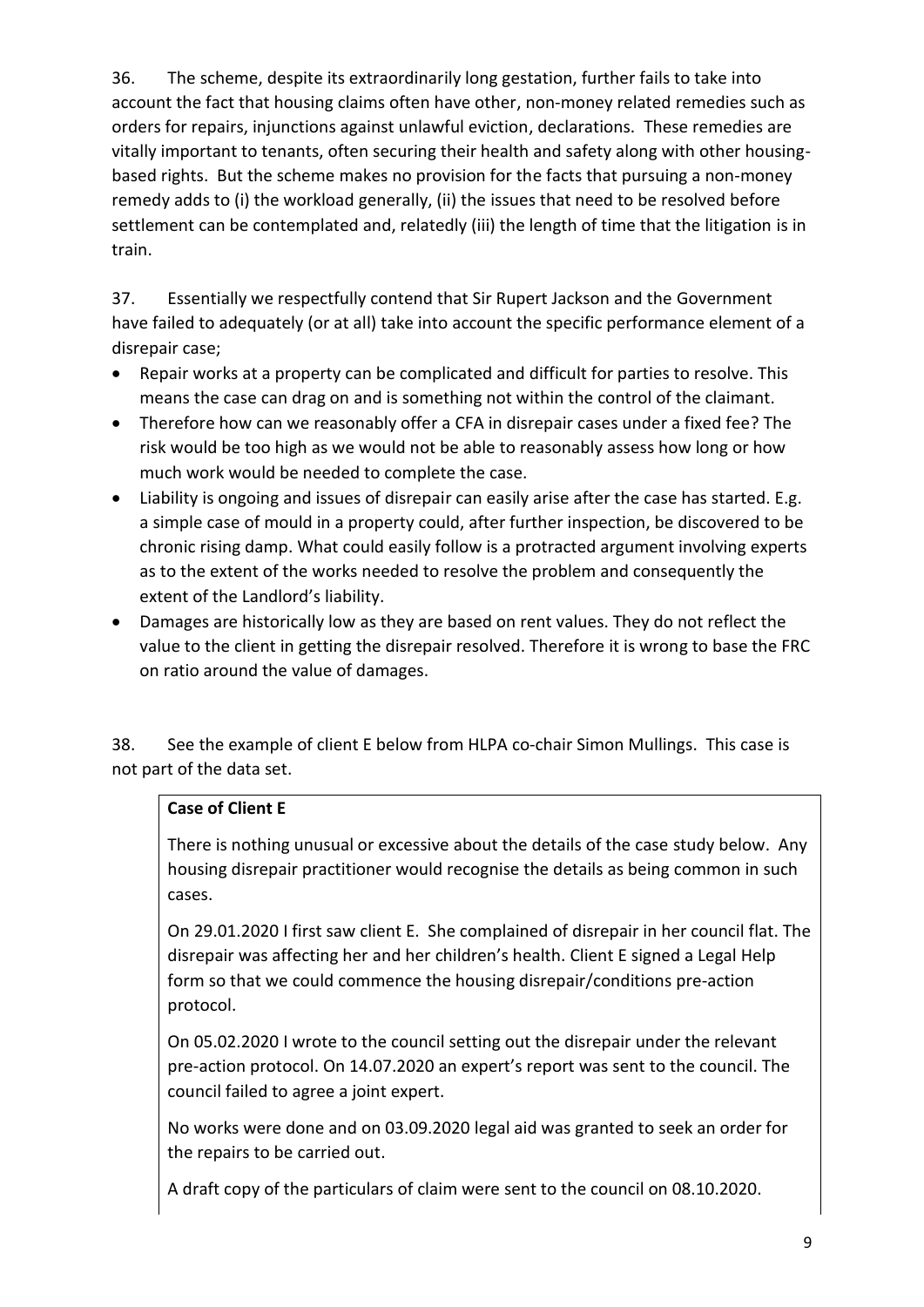Repairs were still not done. As time had passed, a need for further repairs had become apparent and the council disputed the existence of any repairs (contradicting their own expert's report), it was advised that a further expert's report should be obtained which we did. That was served on 05.01.2021. Still no repairs were carried out.

Proceedings were issued on 16.03.2021. We hope it will be appreciated that every step we have taken prior to, at the point of and after proceedings being issued was communicated to the council landlord.

We also signed a CFA agreement with client E so that we could pursue the money claim for damages.

The council argued that the matter should be allocated to the small claims track knowing that if it was then legal aid funding would not be available to client E. However at a hearing on 27.09.2021 the claim was allocated to the fast track.

Even after proceedings were issued and the case allocated to the fast track, no adequate works of repair were done. The council sent workmen and some minor works were done but they were not works that brought the property to fitness for human habitation and were often done to an appallingly low standard.

Trial was fixed for 10.03.2022.

There have been two expert reports on our side and one on the council's. Each report found there was still disrepair and unfitness, meaning the council failed to carry out adequate repairs over a period of 24 months and more.

The council moved our client to new accommodation in January 2022 at a time when repairs were still not completed – however that dealt with the claim.

Just to reiterate that the claim could not settle until the removal of the risk of harm to the occupiers.

We settled on a modest amount of damages - £1,500 but the costs of the case are estimated to be £23,000.00 including profit costs, disbursements, Counsel's fees and VAT.

Just to put the work we did in perspective, our estimate (pre-assessment) amounts to 4 hours per month done by a grade C fee earner. Any less work on a case would be borderline negligent. We are making the point that we are not intending to charge for excessive amounts of work. Those costs will either be agreed or subject to detailed assessment by the Senior Courts Costs Office. The most likely outcome is that we will settle on around 75% to 80% of the costs as drawn.

The work over 24 months was necessary because the council did not carry out works of repair that experts had said needed to be carried out to make the premise fit for human habitation.

At best under a FRC regime, assuming band 3, and assuming we undertook the hours that Counsel spent on the case, we would be being paid for this case £5,192 which would amount to an hourly rate of £47.20 per hour. My firm would not be able to do this work at those rates.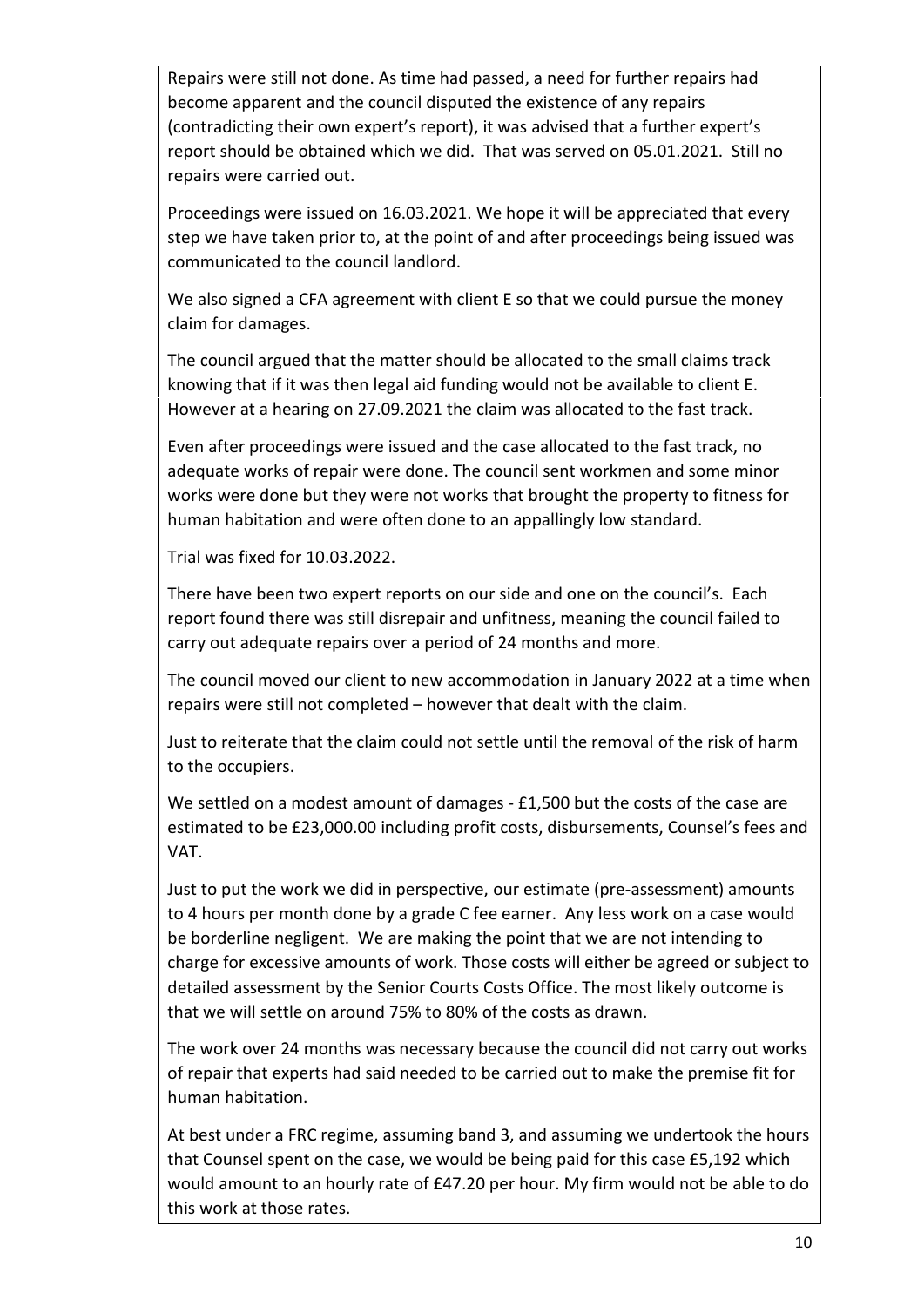39. FRCs will also include proceedings that have a quasi-criminal law element such as possession proceedings based on alleged anti-social behaviour and anti-social behaviour injunction claims. Again it is quite clear that such cases are highly unsuitable for a fixed fee regime which caps the work to be done on them and the effect of FRCs is that there will even less providers with the expertise to take on this work and so alongside the civil justice system, an element of the criminal justice system will have an access to justice problem.

40. The same is true of cases which involve housing and discrimination law, and housing and debt matters. Moreover, in the case of discrimination cases there must be an overriding concern that the various reports including that from September 2021 did not take into account the changing conditions under which discrimination law and debt matter legal advice and representation is accessed by the public. Where previously these cases were behind the Legal Aid Agency 'gateway' and it was not possible to get advice face to face without going through the gateway first, that was changed in May 2020. It would be retrogressive to say the least if the Government opened up access to discrimination and debt cases with one hand and then closed a significant number of them down again with the other.

41. Landlords of poor quality housing will know that under a FRC regime, the longer they delay doing any repair works, the more unsustainable it is for reputable quality lawyers to bring claims against them. The landlord community will have a mechanism to prevent themselves from having to face high quality litigation claims. They will use the same tactics against claims handler organisations and that will lead to settlements being recommended to clients which will leave them with significantly less damages than they would be entitled to in the usual run of litigation and other remedies not being pursued to a satisfactory conclusion.

42. In circumstances where the fixed costs would be lower than the hours charged at legal aid rates there may arise significant conflict of interest depending on what the MoJ proposes. Cases occur, particularly where there are non-financial remedies, where there are settlements available to tenants in which it is in the best interests of the tenant themselves to not seek the costs from the opponent but to let the public fund meet the costs. In damages claims however funded under legal aid, such as disrepair Counterclaims in possession proceedings, it is in the client's best interest to recover costs from the landlord and so to ensure the statutory charge does not apply and the client can keep the net damages. If legal aid rates will exceed FRC, there will be a conflict of interest between solicitor and client. Solicitors would in that situation rather pursue no order for costs in order to claim from the Legal Aid Agency, whereas the client will want the solicitor to recover costs from the opponent to prevent the statutory charge from arising and attaching to the damages. There will therefore be a conflict of interest between solicitor and client in relation to recovery of costs.

43. We see circumstances where FRCs could have the unintended consequences of causing a great draw on the public fund and the scheme would not be cost neutral to Government.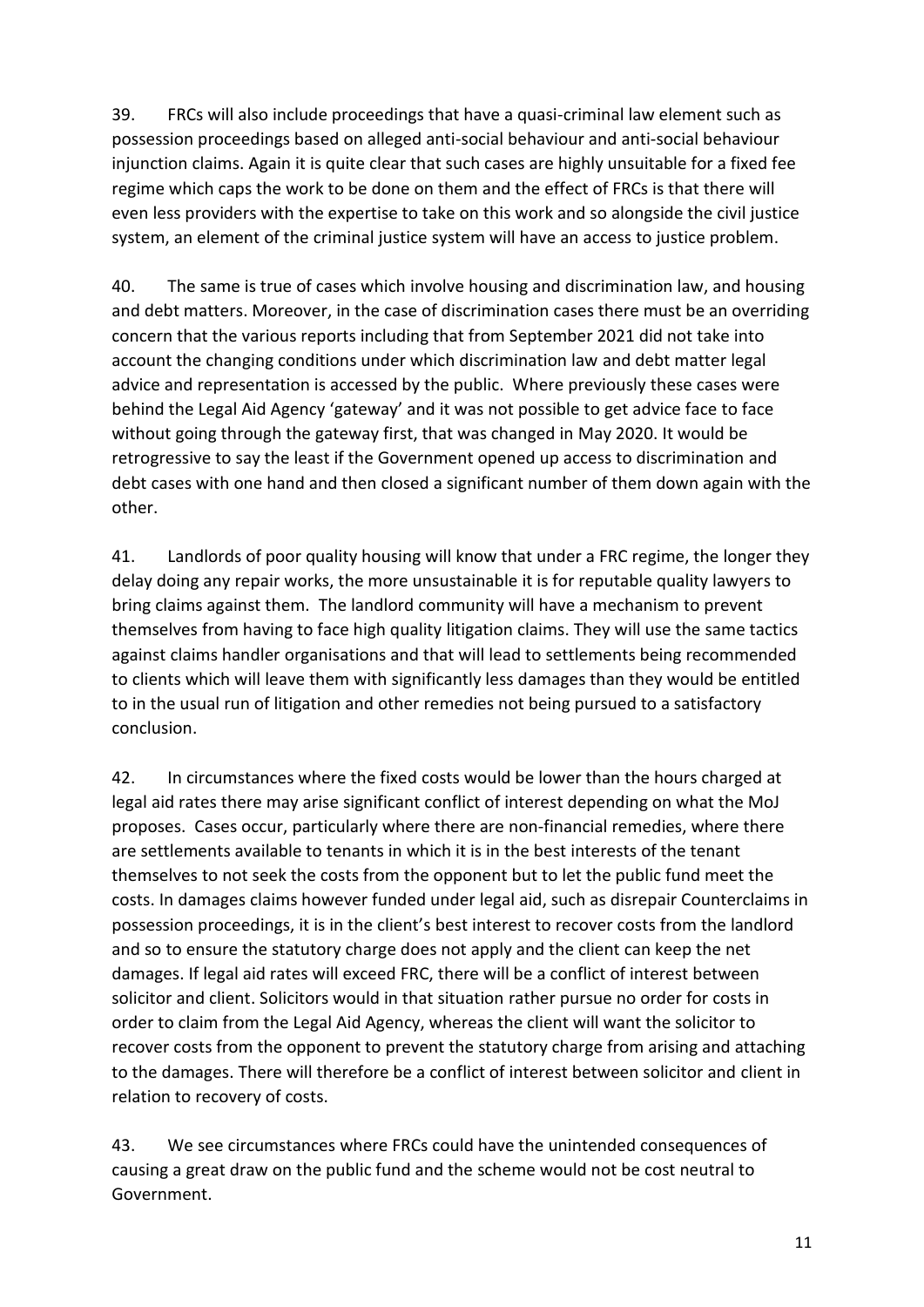44. Even in cases where base legal aid costs are less than fixed recoverable costs, they may still be more once an up to 50% enhancement is applied on assessment of costs by the Court or LAA.

45. Further in cases where fixed recoverable costs are more than legal aid costs, but not by a significant extent, it is unlikely to be worth the time and costs associated with pursuing an opponent in terms of assessment of costs and recovery. Providers are far more likely to in that situation simply seek to submit a claim to the LAA.

46. Given all the above we consider fixed recoverable costs are likely to result in a higher legal aid expenditure and which has also not been considered by the Government.

47. The Government is in possession of the relevant data and which has not been considered by the Government as part of the fixed recoverable costs process. Providers have to submit a report to the LAA once costs have been recovered from an opponent (these were previously known as Claim2s but are now submitted under CCMS). The Government therefore has the figures going back multiple years in relation to sums recovered from opponents rather than the LAA and therefore knows the importance of these sums to providers.

# **Data**

48. What is abundantly clear from the September 2021 report is that decisions made in relation to FRCs are based on a paucity of information about the way in which housing law cases in their variety of forms are conducted. There is little or nothing that deals with the issue of damages plus specific performance disrepair cases, nothing on counterclaims where again work consists of defending a claim plus one or more remedies being sought, including injunctions, declarations and others.

49. It is well known that data across the civil justice system in E&W is inadequate for planning (see eg. Dr Natalie Byrom's October 2019 report, [Digital Justice: HMCTS data](https://assets.publishing.service.gov.uk/government/uploads/system/uploads/attachment_data/file/835778/DigitalJusticeFINAL.PDF)  [strategy and delivering access to justice: Report and recommendations.\)](https://assets.publishing.service.gov.uk/government/uploads/system/uploads/attachment_data/file/835778/DigitalJusticeFINAL.PDF)

50. It is submitted that FRCs should not have been nor should they now be contemplated without a proper data gathering exercise building on the data we have gathered and using the department's infinitely greater resources to ensure that any review of the costs regime is properly led by data and evidence rather than the current proposal to proceed in the absence of data and evidence.

51. Figures obtained from the Legal Aid Agency for legal aid housing cases closed during the below financial years show the total of what providers have reported for costs recovered from opponents per year;

| Year    | Costs housing |
|---------|---------------|
| 2008-09 | 10,402,100.89 |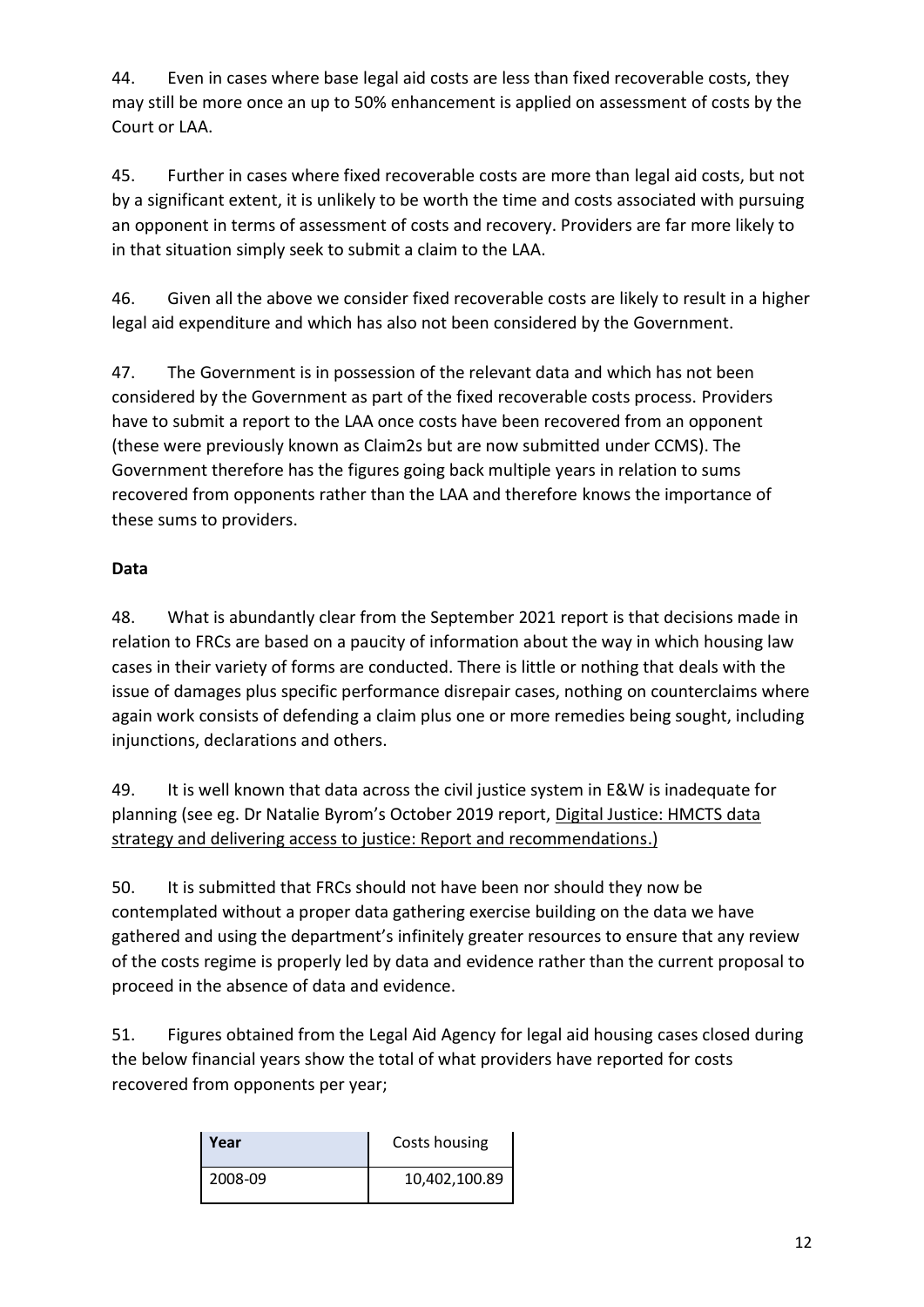| 2009-10 | 10,195,787.42 |
|---------|---------------|
| 2010-11 | 10,270,254.13 |
| 2011-12 | 10,831,401.93 |
| 2012-13 | 9,201,209.36  |
| 2013-14 | 10,862,345.71 |
| 2014-15 | 12,468,619.05 |
| 2015-16 | 11,607,056.03 |
| 2016-17 | 11,193,801.17 |
| 2017-18 | 10,504,662.17 |
| 2018-19 | 11,823,354.33 |
| 2019-20 | 10,901,887.08 |
| 2020-21 | 8,271,571.82  |

52. These are clearly substantial sums (around £10-12.5 million per year). There will be a significant reduction in these sums following the introduction of fixed recoverable costs. Housing legal aid providers rely on *inter partes* costs recovered from opponents for financial sustainability and to subsidise lower paid work. No consideration has been given by the Government to how the provider base will survive following a substantial reduction in *inter partes* income. There has been no analysis by the Government on the impact on the housing legal aid sector of FRC.

53. These issues have been raised in meetings and in correspondence with the MoJ and LAA by HLPA and the Law Centres Network and others, however there has been no substantive response to the impact on the housing legal aid sector. The Government has to engage with this issue and reply substantively.

## **Disrepair and Levelling Up**

54. Poor housing conditions is especially at present a significant problem faced by renters.

55. The Grenfell tragedy exposed the dangerous living conditions and fire safety issues faced by renters. The BBC and ITV have further reported recently and extensively on the terrible living conditions faced by renters including severe mould and damp.

56. As a part of Levelling Up the Government is keen to spread opportunity more equally across the UK. We do not see how this can be achieved if renters will not be able to access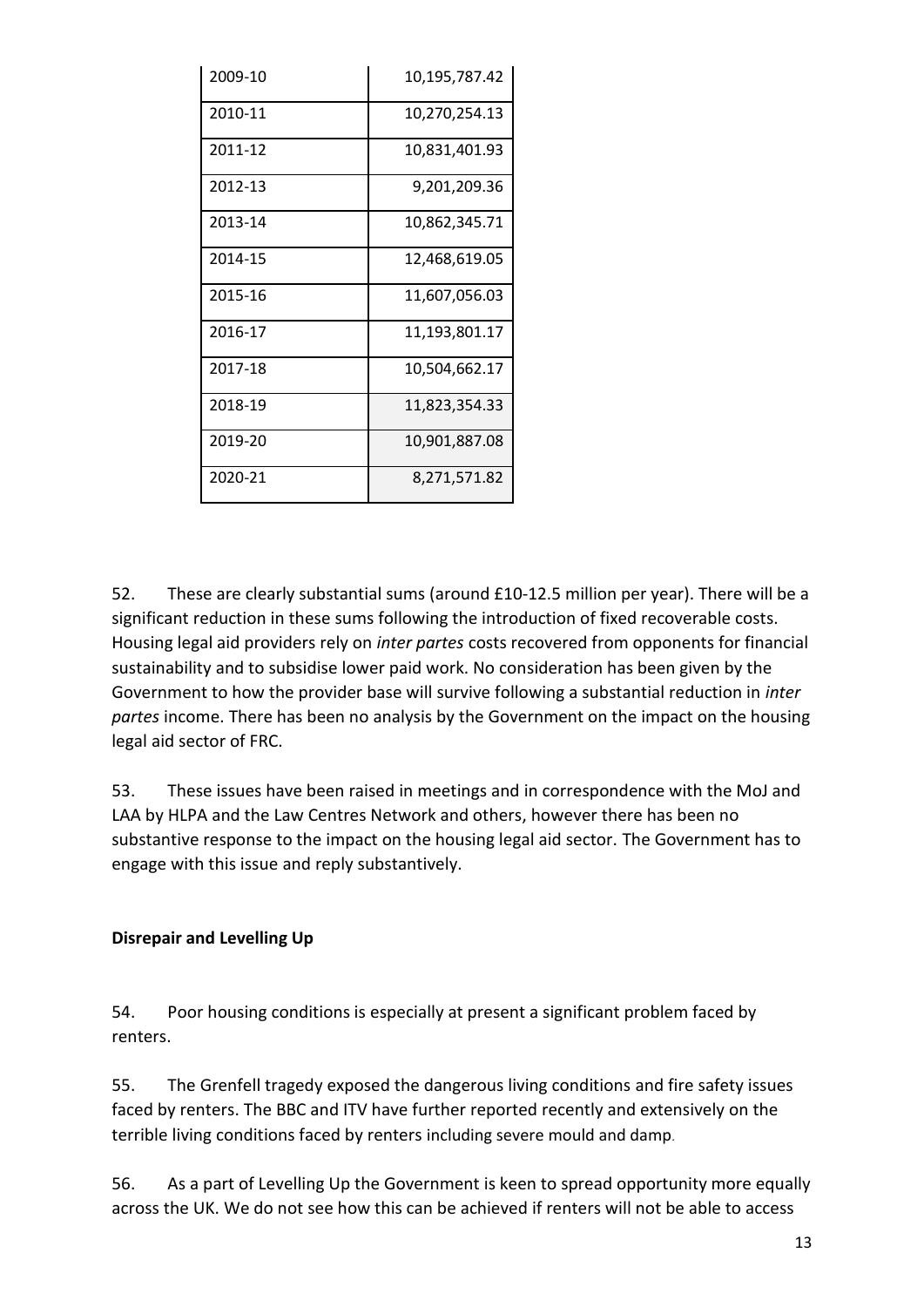legal advice and representation as a result of the reduction in housing providers due to fixed recoverable costs. If renters are living in terrible housing conditions or homeless/evicted due to an inability to access legal advice, it will be difficult for the Government to achieve their agenda especially given the link between having a secure/safe home and being in employment.

#### **Access to justice**

57. The Government is clearly aware there are access to justice consequences of fixed recoverable costs. We understand mesothelioma/asbestos, complex PI, professional negligence, actions against the police and child sexual abuse cases will be excluded from fixed costs. We would submit the same considerations clearly apply to housing cases and which involve stopping loss of the home and homelessness and ensuring safe housing conditions and so housing cases should also be excluded.

#### **Summary**

58. We consider that the proposals are deleterious to access to justice and would have unintended consequences:-

- 1) As the Hawke Report shows, it will drive quality providers who are dedicated to their clients' interests out of the legal aid and CFA housing law sector as the work will no longer be sustainable. Further housing legal aid deserts will occur.
- 2) 'Claims handler' type organisations may fill the gap but with worse consequences for clients and their damages.
- 3) Landlords will have little incentive to carry out works of repair or refrain from other breaches of tenancy as tenants will have even less ability to find quality providers by whom to seek legal redress.
- 4) There will be an increase in homelessness due to tenants being evicted due to not being able to defend possession claims due to the lack of housing legal aid providers.
- 5) The Government's early advice projects and the housing possession court duty scheme are at grave risk from these proposals.
- 6) Other adjacent areas of law such as discrimination will be adversely affected.
- 7) The importance of recovery of *inter partes* costs to financial sustainability of legal aid providers has not been considered by the Government at all. Many firms are likely to exit the housing legal aid sector.